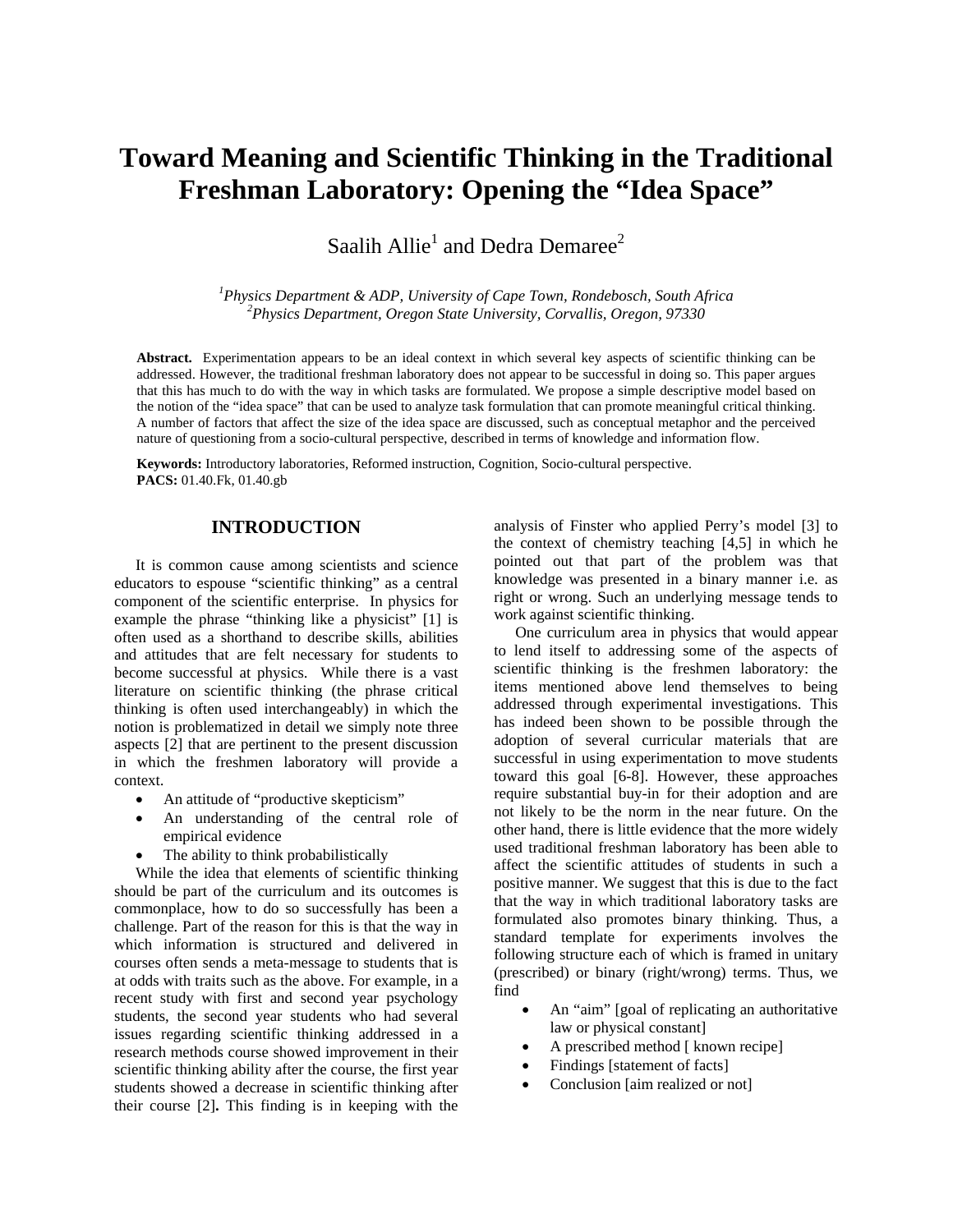Discussion [factors that affected the experimental process]

While the last step appears to open up the process for critique it is very difficult for students to do so meaningfully. In effect students have to proceed from ideas that are triggered by right / wrong thinking to a much larger landscape of ideas but for which there are no obvious cognitive triggers.

We suggest that traditional laboratory tasks have the potential to be recast in forms that provide the necessary triggers to open the "idea space" that will allow for a measure of scientific thinking to take place while carrying out the laboratory experiment. We therefore propose a model based on the notion of the "idea space", as discussed below, that can be used as a rough guide in adapting existing materials. In particular, we suggest that there are factors that control the idea space and that identifying these factors and then paying attention to them in task will help to promote scientific thinking.

## **THE 'IDEA SPACE'**

Consider a simple question: do you want coffee or tea? Comment on your choice? The implications of this question are that there are two choices and commenting is quite likely to lead a rather uninspired comment such as "I prefer tea to coffee," regarding the choice made. By contrast, consider the following formulation: think of all of the beverages that are available in the world and then choose the one you would like to drink now; explain to your friend why you chose this one. In this case the answerer is much more likely to come up with a range of ideas and by association various parameters such as how hot, how sweet, how thick, how bubbly etc. There is no longer an expectation of a specific 'correct' answer; the topic is open for discussion, and puts the answerer in a frame of expanding upon the ideas rather than possibly justifying their choice when asked the follow-up of commenting on their choice. The ensuing conversation with the friend is also more likely to have a greater measure of richness.

The concept of an 'idea space' as introduced intuitively through the above example can be considered as an abstract cognitive space into which ideas or resources [9] are recruited and that, expressed geometrically, the size of the space is structured by factors which are governed by contextual triggers.

# **A Toy Model for Critical Thinking**

Using the 'idea space' as the central notion we propose a toy model for conceptualizing student access to scientific thinking skills. If a question or task is posed to a student in way that that closes the idea space or leads to a small idea space, there will be fewer resources to draw from and fewer opportunities for making inferences and associations, leading to the construction of meaning that will be very limited or highly specific. With limited meaning construction, there is less scope for critical thinking which requires reflection of the ideas at hand. If instead, the question (or task) opens the idea space for the student, there will be more resources to draw on, more inferences and associations and a better chance of constructing meaning that is applicable at a more general level. Thus, reflection will more likely involve meaningful engagement with specific elements associated with scientific reasoning.

Therefore a key task is to identify and understand what impacts the size of the idea space. The following is not meant to be an exhaustive list but an indication of the types of factors that impact the idea space.

- Conceptual Metaphor
- Language (voice, audience)
- Framing
- Attitudes/fear

As can be seen these range from issues central to cognitive science/linguistics to socio-cultural considerations. While the PER literature often deals separately with one tradition or the other, each productive frameworks offers different insights, and they merge at this critical juncture of opening students' space for drawing on productive resources. We will address each of these factors below.

#### *Conceptual Metaphor*

Over the past two decades cognitive linguistics has shown convincingly that metaphor is not merely linguistic but both deeply conceptual and embodied [10,11]. In short, the way we think about abstract domains depends on (source) metaphors that are usually grounded in bodily experience and are then mapped in both simple and complex ways to a new (target) domain. For example, the notion of data is central to experimentation and the way it is processed and turned into knowledge is a cornerstone of science. Over several years work that has been carried out at the University of Cape Town in collaboration with the University of York (UK) in this area has indicated deep differences in the way students think about data and how addressing these issues can significantly improve student understanding (see for example recent references [12,13].

To demonstrate the principle, consider the following example: you have collected a number of wooden beads of different colors and are now asked to produce an 'average color' bead from this collection. It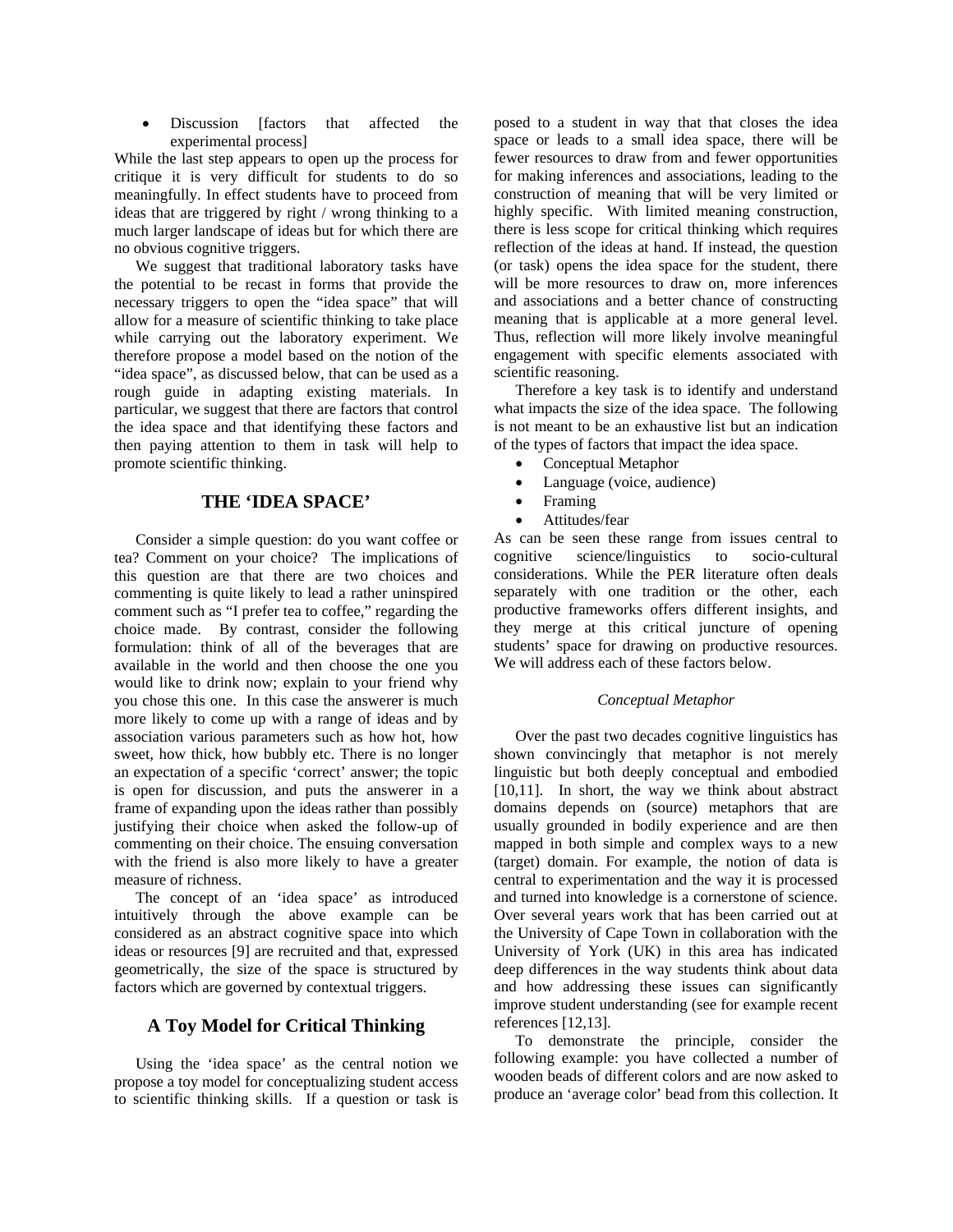is clear that "applying the formula for the average" is problematic as whatever the result may be thought to be there is no bead that can be produced that will correspond to this outcome. Operations are constrained to identifying discrete colors, to counting how many of each color there are, and to being challenged about what single-colored bead best represents the group. The conflict between the question posed and the metaphor causes the answerer to be uncertain about how to proceed or if forced to proceed to do so having to abandon sense-making. Consider, instead, that the beads in question are made of soft clay. In this case creativity quickly takes over and the idea of blending all the clay together and then creating an 'average bead' of the same size as the original beads provides a logical answer. Questions such as "calculate the uncertainty" can easily be mapped onto the clay-bead metaphor while the wooden-bead metaphor poses rather difficult problems if the answer expected is to be judged according to the usual rules for data analysis in the freshmen laboratory!

#### *Language: the role of audience*

At the University of Cape Town and Oregon State University we have conducted experiments to understand the role of audience in student writing [14,15]. In the latter experiment we found that writing is highly dependent on the student's perceived audience. In the former experiment, this effect was explicitly studied by designing an instrument asking students to report on the results of a posited measurement task to three different audiences, namely, their instructor (lecturer), a laboratory write-up, and an intelligent friend who knows mathematics but has not studied physics (Bugs). In the instrument a specified mass of powder is purported to be weighed out by the student in question who having achieved the specified mass on a particular scale then proceeds to check the mass of the sample on five similar scales, providing 6 different readings. The instrument then requests the student to state what they would report regarding the mass of the sample.

- *"What would your words to the lecturer be"?*
- *"What would your words to Bugs be"?*
- *What would you write down in a report?*

It was found that in a sample of 50 students only 13 students reasoned in the same way across all three audiences. More surprisingly, student answers matched more between Bugs and the laboratory report than they did when the audience was the lecturer. A selection of students was interviewed to understand why they reported differently to different audiences. An excerpt from one interview quote explains our finding:

**"**…because when I speak to the lecturer I don't say everything. I stand to be corrected. I don't want to come across as if I know it and whatever. I want him to sort of push me… give me a nudge in the right direction… but if like a friend comes to me I be like ok I also know something about unc..standard uncertainty and whatever and what not and that kind of thing….so if I'm speaking to a lecturer and my friend it will be two totally different answers".

Of particular note is her statement "I stand to be corrected" the import of which is to close the idea space. We elaborate further on this aspect from the perspective of the dynamics between a questioner and an answerer and the exchange of knowledge and information.

## *Knowledge/Information Flow: fun or fear*

We start here by noting that a question whether it be directly asked in a face to face situation or whether it is implicit in a task involves an Answerer [A] - Questioner [Q] System. We define "Downhill" K/I flow as going from [A] who knows more to [Q] who knows less. This is a normal situation, such as when a child asks a parent to explain a phenomenon. The child is curious, and the parent is perceived to know more, so the parent [A] welcomes the opportunity to share what they know with their child [Q]. The converse, "Uphill" K/I flow is a judgmental situation. In this case, knowledge goes from [A] who knows less to [Q] who knows more AND will pass judgment on [A] based on the given answer. This can be realized in a fun situation, such as a quiz show, where [A] enjoys trying to earn positive judgment from [Q]. However, for many students this represents a fear-based situation which is typical of tests and examinations. In the table below some of the attributes and attitudes that accompany the triggering of the two modes (downhill and uphill) of knowledge or information flow are contrasted from the perspective of the Answerer.

**TABLE 1.** Details of K/I Flow

| <b>Downhill K/I Flow:</b> | <b>Uphill K/I Flow:</b> |
|---------------------------|-------------------------|
| "Normal" for [A]          | "Judgmental" for [A]    |
| I am the expert           | I am the novice         |
| I know more               | I know less             |
| I feel good/warm          | I feel nervous/fearful  |
| I could be regarded more  | I could be judged badly |
| highly                    |                         |
| Low social stakes         | High social stakes      |
| <b>OPENS THE IDEA</b>     | <b>CLOSES THE IDEA</b>  |
| <b>SPACE FOR THE</b>      | <b>SPACE FOR THE</b>    |
| ANSWERER                  | <b>ANSWERER</b>         |